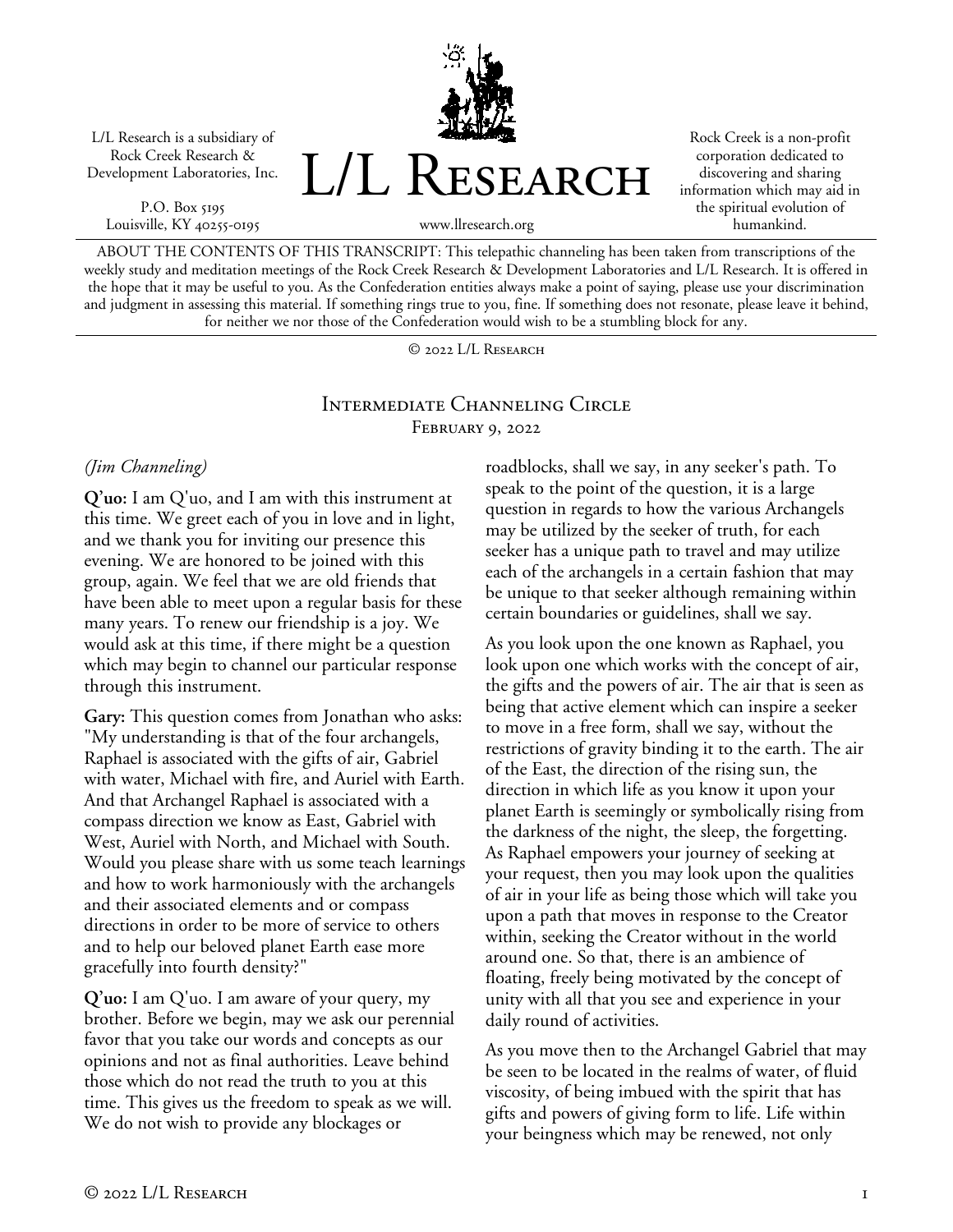upon a daily basis, but moment by moment as you move through your daily round of activities. That you are able to utilize these gifts and powers of water in a manner which gives you more life, more ability to sustain, shall we say, the slings and arrows of outrageous fortune that is the third-density illusion. This life then, you may share with those you meet in your daily round of activities. The life of love, the consciousness of love, that is formed in such a way in your daily experience that allows you to share the love and light of the One Infinite Creator with all that you meet, as you implore or invoke this quality of fluidity and being imbued with life from Gabriel.

As you look to the south and are aware of the Archangel Michael with the sword pointed in the air as a symbol of fire, the fire of the one Infinite Creator that gives life to the universe around you. Those gifts and powers of fire are also more of what you would call intelligent in that they are able to inspire higher and higher levels of apprehension of your own spiritual journey and the nature of the One Creator that lives inside of you, inside of each person you shall meet, inside of all of the creation through which you travel, all of the creation which has the life of the One Creator, enlivening it, inspiring it and making it available as the nature of your journey through the third-density experience. This archangel is able to give to you the inspiration that causes you to become your highest self. That portion of your being that exists within the sixth density of the balancing of love and wisdom.

Moving now to the north and the archangel Auriel. You see this being as that which is of the earth that produces life upon your planet in rich abundance as it sows the seeds of intelligent energy within the ground around you, so that you are guided to become that type of being which is firmly rooted within the illusion of third density in order that you may learn the lessons of polarization that give you the ability to make a choice in third density, the choice of how you shall spend the Creator's energies that flow through you, through your violet ray chakra, and move through all lower chakras and produce the manifestations of learning of mind, body, and spirit turned toward service to others or service to self. This choice is the fruit of the seeds of Auriel that you may call upon to help you in your choice of how to live your life, moment by moment, day by day, year by year, incarnation by incarnation, density by density until at the final note, the final

play upon the stage, you are one with the one infinite Creator.

At this time, we shall transfer this contact to the one known as Gary. We are those of Q'uo.

## *(Gary Channeling)*

We are those known to you as the principle of Q'uo, and we have just enjoyed a small moment of attempted dialogue with this instrument, as it might be seen, as he issued his challenge and sought to more clearly perceive within his energy sphere our transmission. We council to this and to all instruments similarly intending that inner quietude and the practice of listening may aid in the process of helping that which seems to be faint to appear more boldly or visibly within the mind. But, whether or how this beam is perceived, we encourage the speaking during the intentional container of channeling, of speaking those thoughts which come to the mind and setting aside scrutiny until afterward.

At this time, we would open this instrument that we may exercise it in reply to a query. We are those of Q'uo.

Austin: I have one myself Q'uo. Ra said [in <u>80.10</u>], "It is also to be noted that an adept is one which has freed itself more and more from the constraints of the thoughts, opinions and bonds of other selves. Whether this is done for service to others or service to self, it is a necessary part of the awakening of the adept. This freedom is seen by those not free as what you would call evil or black. The magic is recognized, the nature is often not."

I would like to explore this notion of the adept becoming freed from *thoughts, opinions and bonds of other selves* further. One might read this and think that even a positive adept simply ignores social propriety, social norms, its obligations and bonds to other selves, but I personally suspect that for a positive adept, it is a much more nuanced and complicated situation than that. So, can you please elaborate on what this means particularly for a seeker on the positive path?

**Q'uo:** We are those of Q'uo, and thank you for this well-fashioned and well-articulated question. We welcome this inquiry and do indeed have thoughts that we may offer for your and all spiritual seekers' considerations. When exploring this topic of the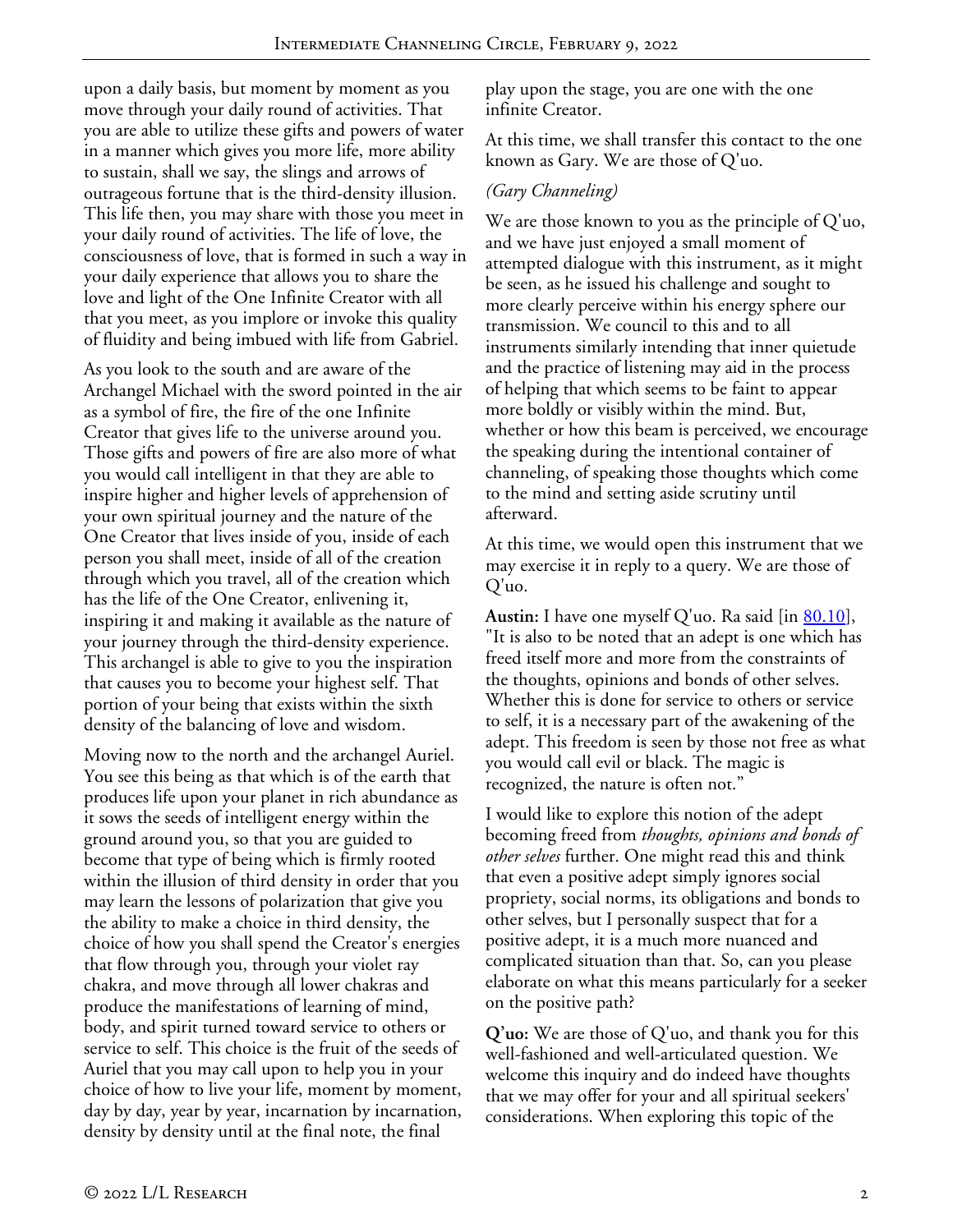necessary progression of freedom from the, as those of Ra spoke, thoughts, bonds, and opinions of other selves and what implication this may have for that which you call empathy and other various honor/duties that the self may feel in relationship to other self, or to societal self, or other groupings of selves.

We give this instrument the concept of identity as our starting point into this rich subject. For, it is our understanding that the freedom of which Ra spoke is not a disregard for the needs and the suffering of others or the environment about one; nor is it an indulgence in—we correct this instrument—nor is it what this instrument might call a permission slip to simply gratify and satisfy the self without concern for impact of one's actions upon one's associates or environment.

We would speak to this more, but first return to identity and zoom in on the relationship of this freedom and the identity of the seeker, for those within the third-density experience yet unawakened to the larger self, shall we say, the broader point of view which is merged more purely with the consciousness of the Logos of Love have an identity that is a… this instrument wishes we did not ask that he speak it...milieu $\overline{a}$  of inputs from one's upbringing, from one's immersion in a world where the self is constantly receiving voices and messages and perspectives about who the self is or who the self should be, how the self fails to meet various standards of others and society, and how the self may go about meeting said standards of others and society.

Those messages received vary across a wide range but in probability, likely, are not in promotion of freedom, of realization of the self as an infinite being, a being of infinite worth. They are likely not in promotion of discovery of the light within and the sharing of that light, but instead, are likely messages which limit the scope of the identity based upon the limitations of perspective that others also ascribe to themselves and to the nature of life. Indeed, it is a ricocheting, cascading, disjointed song that each sings or stumbles through to one another.

No third-density being is exempt from this, including those who speak our words and receive them. There is not a self which is being held down This freedom, then, is to release the self from the shackles of these limitations [that are] seemingly imposed but more fundamentally internalized and taken to be part of the identity. To release these as old, worn clothing, that no longer fits the self in order not to be a rebel, per se, or to condescendingly reject that which is given to the self (perhaps even in well-intentioned attempts to be of service), but [to release them in] gratitude for the use that that clothing in this metaphor offered to the seeker during a portion of its journey, giving the seeker protection or utility or sense of self within the container that the clothing offered but which also served as a constraint in some way and, in certain cases, an enslaved sense of the beholden-ness to that which was internalized. If one is, say for instance, hinging identity upon the meeting of some standard or the approval of others, then one has disinvested themselves of their native power and projected it outward on to some source outside of the self, whether of an abstract nature or of another entity.

So, in this process of lovingly synthesizing the lessons that these imposing constraints offered and allowing them to fall away by contact with the Creator within the heart by falling in love with the self sourced not in the world but in the Creator, the self then loses this identity which had formerly had hooks, shall we say, with tethers to some, and we mean this not pejoratively, puppeteering strings elsewhere.

And the self, in this long, long progression, then instead of being reactive to the moment, particularly from the lower triad of energy centers, has a greater range of determining how truly to be of service to this moment. For the positively oriented seeker, there is a desire to be of service, whatever that may look like according to the unique configurations of that seeker. There may be portions of solitude or distance from other mind/body/spirit complexes, but the nature of awakening to the Creator necessarily compels one to want to share its gifts, to find ways to help others, as you would see it; and free or freer,

<span id="page-2-0"></span> $\frac{1}{1}$  $1$  It's a hard word to say.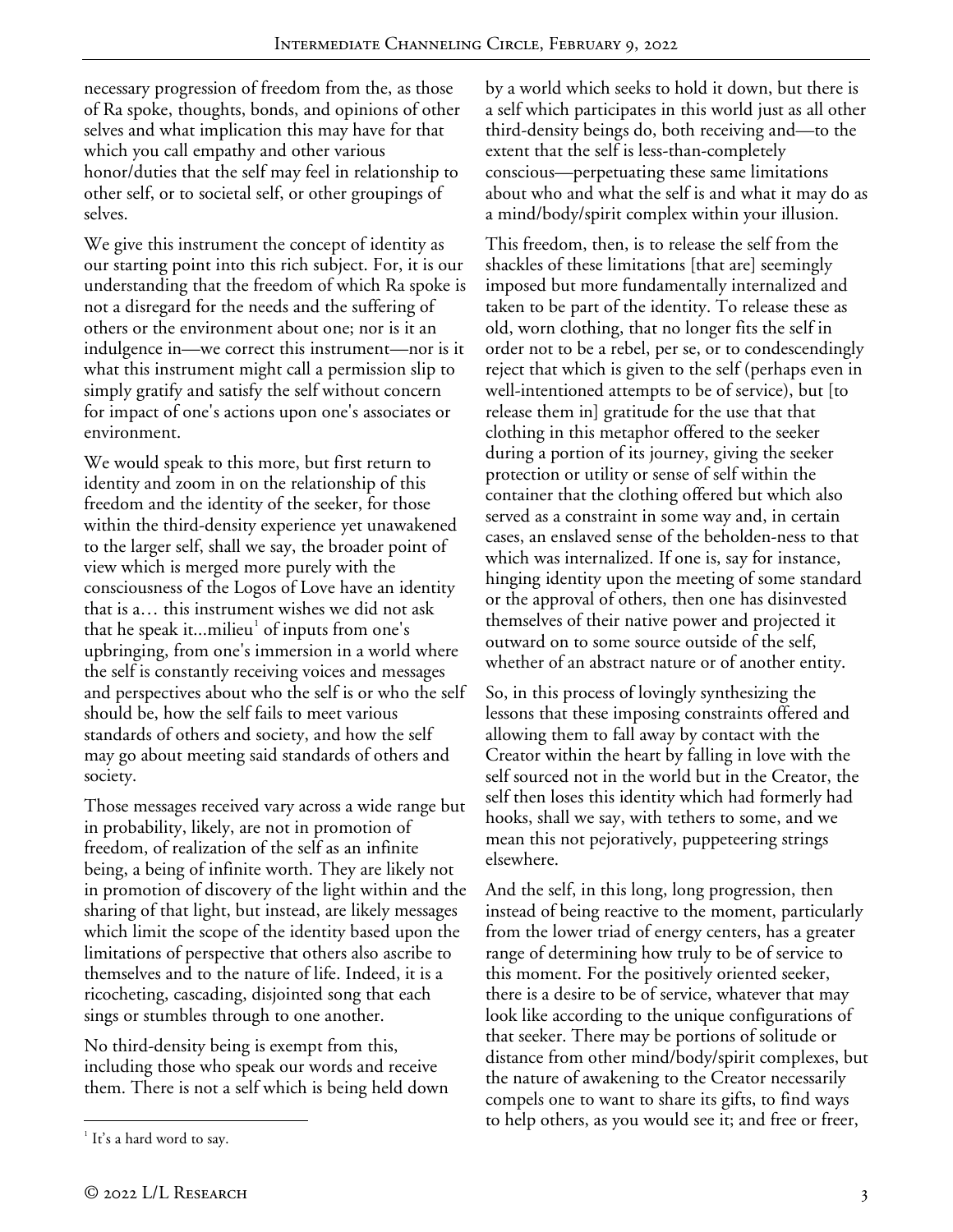at least, of those limiting voices within, the self from a higher level can more finely tune to hear the genuine needs of the other self without being so ensnared in the psychodynamics of projection, persona, and pretense.

With genuine empathy, the being, freer of these limitations, may see the other self before it with overwhelming compassion in its heart. This scenario we describe sounds very wonderful and beautiful and a recipe which ought to make for happiness for the freed being and the recipient of its service. And indeed, this may often be the case. However, and to focus on our final point of reply before transferring this contact, there was that element introduced by Ra of the way in which other selves within your illusion may perceive this freedom not as positive but negative.

There are various reasons for this. We scan this instrument's memory and find a movie known to you as *Inception*. In that story, the characters access (in an invasive way, which is not part of our sharing right now) the dreamscapes of other entities unaware. The characters of this movie in the dreams of other-selves are conscious and awake in an illusionary world populated by many entities of the dreamer who themselves are not conscious or awake. If those dreaming entities then become aware of the intruders, shall we say, then they may be inclined to turn to attack.

While the entity who experiences this freedom of which Ra described is in no way an intruder upon the third-density plane, they may be perceived, somewhat similarly, as *other than*, as not obeying the rules and dogmas that others in the society are constrained by. And instead of seeing such a one as a way-shower or beacon, they may instead see one who is violating the rules, ranging anywhere from mild disrespect to offering threat to the identity of others.

This theme, also explored in a very distorted way, is present in the dynamic between—we pull again from the Hollywood portion of this instrument's brain—Neo and others awakened from the Matrix, and those known as Agent Smiths. Again, we would caveat these two metaphors, low hanging as they are in the mind of the instrument, to be taken with a considerable grain of salt for they carry great distortion and great capacity for misapprehension, but do, in their limited way, shine some light into

the dynamic which may be experienced by the entity who finds this freedom and who may then find themselves persecuted by those who are not. Such as has been the case in your religious systems when the self discovers the Creator within, which is perceived as a threat to the existing order.

At this time, we would transfer our contact to the one known as Trisha. We are those known to you as Q'uo.

# *(Trisha Channeling)*

**Q'uo:** We are those of Q'uo, and we are now with this instrument. May we ask if there is a query at this time?

**Austin:** Yes Q'uo, I have one from Alfred who writes: "This is a channeling from Hatonn done in 1957, and it reads: 'My friends, you have no idea of your own thought power. This thought power when concentrated by the multitudes, by the masses, can bring about anything. There is much power in thought, my brothers, much power.'" Alfred goes on: "May you expand as much as you can on this power of thought, and suggest effective ways as to utilize it for our mind/body/spirit evolution in the positive polarity? Just how much weight does it have in all our seeking journeys?"

**Q'uo:** We are aware of the query, and we thank you. We are those of Q'uo, and we appreciate the reminder of the words of our fellow brother and family, Hatonn, for this piece of knowing is quite potent both in this entity's density and throughout creation. Indeed, thought can be extremely powerful—the simple dynamics and mechanics, as they may seem to you, can in actuality, as you may say, move mountains. For you see, thoughts are the very fuel to the vehicle known as action or creation.

Take for example, at the very large yet central scale, that it was Thought that created all of this illusion, all of this dance in which each entity partakes. It was [a] thought that the Creator wanted to know Itself, that vehicle which provided the genesis to each fragment of the tapestry you call experience. Now, we realize that comparing one's individual thoughts to the thought that created all-that-there-is may seem difficult or impossible. However, we would remind the seeker that we are but extensions of that Creator, and thereby our thoughts can be as powerful. To highlight this, we would like to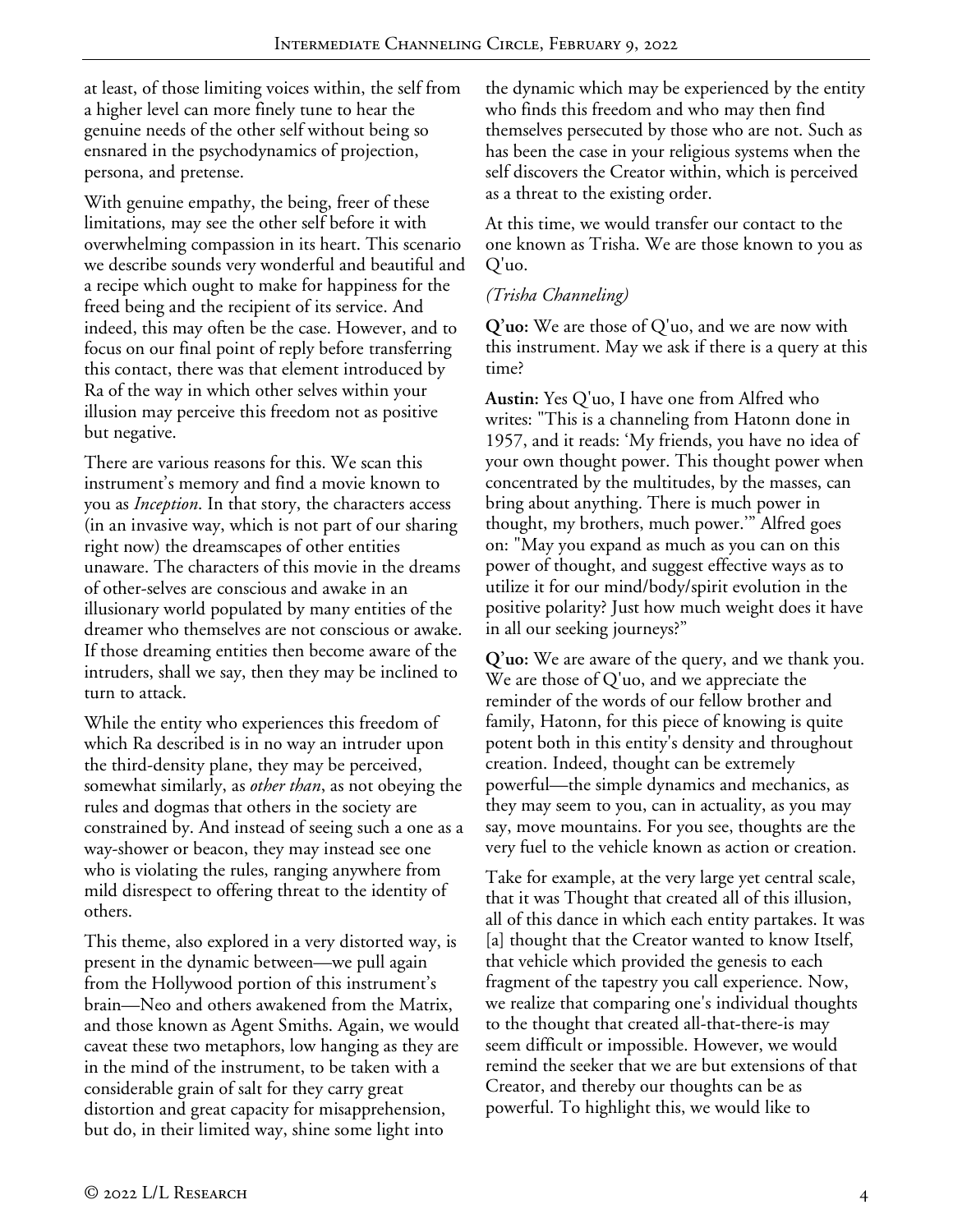illustrate the relationship between thought and action or creation.

Thought is the starting line, if you will; it is where one comes to the drawing board and begins to map out action/creation. It may not seem as though [that is the case]. However, thought is like the pen to the architect or the paintbrush to the painter or the tools to the carpenter. You are beginning to create some type of framework or dialogue within the self, within one's consciousness in an attempt to relate to the illusion around self. This exercise of attempting to understand the dynamics at play, within and without the self, is an important first step for this eventual process to action/creation.

Once sense is made, for lack of better phrasing, of the situation or environment, then the entity can begin to assign value to that input, assigning labels such as good or bad, necessary or unnecessary, desired or repelled. We use these words, these terms, these values for they are the values which entities in your illusion tend to employ for describing that which surrounds you. However, we must caveat that, in our belief, there are no situations or beings or extensions of the Creator in any form that are valued less or have no value than when compared to other aspects.

Continuing with our discussion, once these labels have been affixed, the entity can then set intention. Sometimes this intention comes naturally, like the teacher who creates a lesson plan or a doctor who creates a treatment plan or even the entity simply stating what they would like to do over the course of the day. In this way, intention is the bridge between thought and action/creation. It is the invoking of the energy, the consciousness, the desire to create or act, and it is a potent activator or motivator for the entity. For you see, sometimes the setting of intention ring like calls to your brothers and sisters afar. We hear your intentions, and perhaps the entities' higher selves hear their intentions, and assistance may befall the entity or yourself upon making and stating said intentions. And while sometimes assistance from beyond is gifted or given to the entity, oftentimes, there is no need for such assistance, for the entity is inherently motivated and activated and inspired to create and to act.

So, you see that this process, as we show through this instrument in a three-step type of equation, is at the very basis for much of what you experience in

this illusion. What action from any entity is not without thought and intention behind it? Every action, every creation has intention propelled by thought.

Now, dear seeker there was a desire to know how to use thought in most powerful ways to help the self and fellow entities and the planet as a whole to transition, to move towards a more positive polarity, a more evolved dimension, and we suggest the faith and the trust in the self and the power of self through thought… perhaps this instrument is having difficulty wording that phrase. We shall try again.

The first step in utilizing thought towards the goal which you seek is to have faith and trust in the very power that thought can create and can hold. That kind of faith and trust comes from and can be practiced by reminding the self of his, her, or their creatorship, how they too are the Creator; they too are magical, divine, and inherently creative. From there, we suggest that one practices the thought experiment of being gentle to self and other self when thought comes through the entity, we suggest that that entity observe the thought with a gentle touch. See the thought, and accept the thought.

Upon analyzing the thought, the entity can move into various directions of continued thinking. Perhaps, the thought was one that made the entity feel insecure or afraid or angry. Then, there are avenues for continuing along those trajectories of insecurity, fear, and anger. In instances such as that, we suggest that the entity genuinely and lovingly experience those sensations of insecurity fear, anger, sadness, envy—all these emotions that you in your density have termed as negative or unfavorable—and work to accept and love those emotions, feeling them fully, knowing them fully for the experience has gifted you this opportunity.

And this may take time, and this may take practice, and the entity may fail to do that which we suggest. But once the entity is able to accept the emotion, fully embrace the sensation, the entity can then work to set the intention to love that emotion; set the intention to send love to that thought; and from there the intention can be to allow the loving energy one has sent to that emotion into that thought out into the world, out into the illusion. By that, we mean that the entity expresses themselves authentically, radiates who they truly are inwardly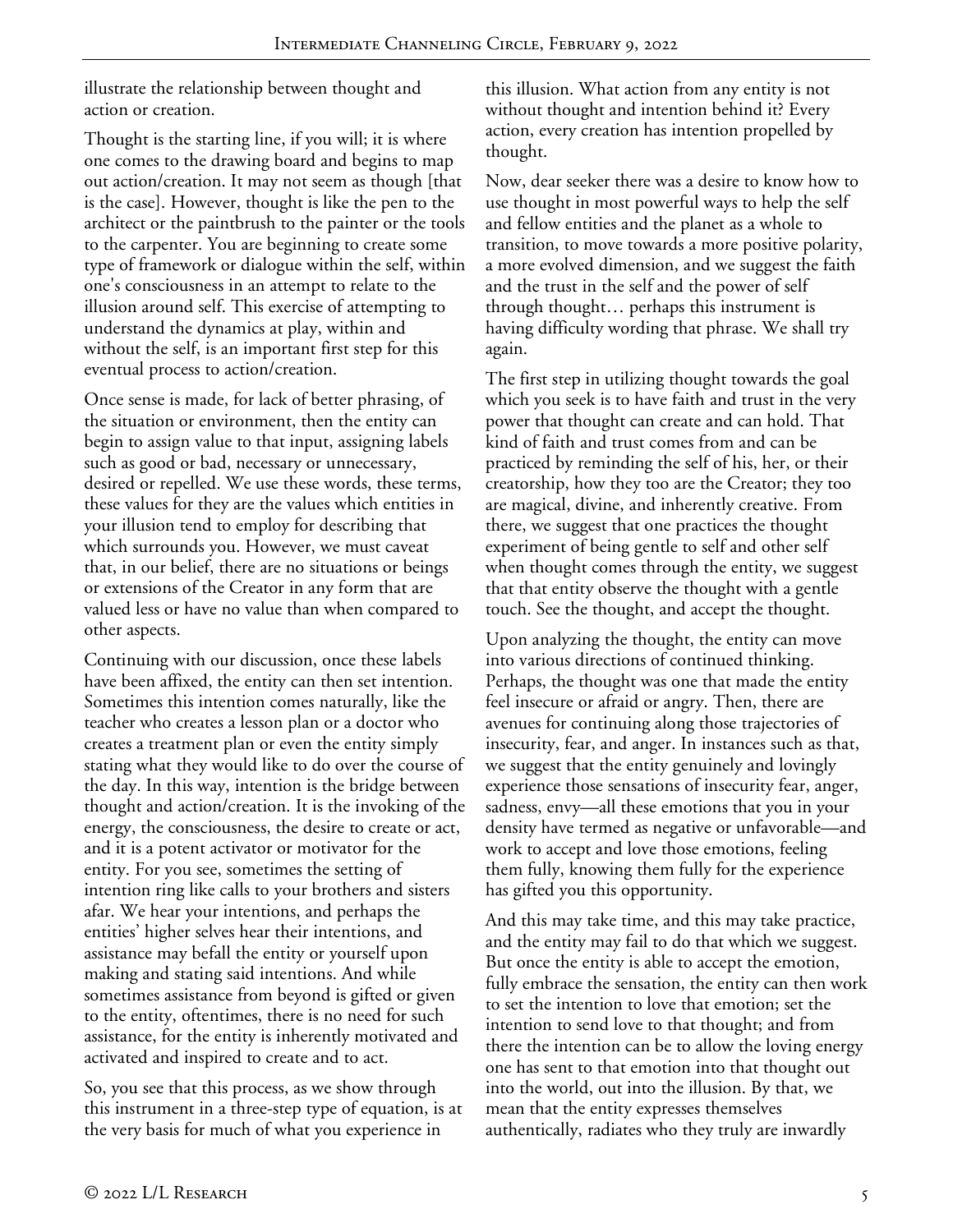and outwardly and always with the signature of love behind it. And it is through that radiation, that expression of love and authenticity, whatever that authenticity may look like, that most potent transitions or changes can occur. Creation and action can bloom from such radiation.

Though it may not seem to be a likely outcome, or it may seem impossible, we would remind the seeker that simple radiation and expression of love and light is a beautiful, powerful means of lightening the vibration on this planet. Think of who has inspired you throughout your life with simple gestures of love. Be it a smile in an unexpected circumstance, or the observation of someone fully being themselves and the freedom you sense from that expression. That inspiration is extremely powerful, for you see, while the changes seem large at this time, you must understand that we see how the current events may feel, we understand how they may feel, but it is those actions of small gifts of love or kindness or compassion that act as seeds to greater, more positive evolution and growth, not just of the self, but of the planet as a whole.

So, we ask, dear seeker, that you accept and employ your thoughts with loving arms and an open heart. Use them through intention to create an act in loving ways and plant those seeds. In the continuing practice of this cycle, you water those seeds and plant more seeds. And as time goes on, though you may not sense it or even see it, those seeds begin to sprout roots; and as you continue living in an incarnation wherein you more fully accept and love, you begin to see the most gorgeous and vibrant flowers that spring forth from those seeds you planted.

We appreciate this question, and we hope and know that those who seek are aware and accepting of their power and their potential for serving others and the planet as a whole.

We will now take our leave of this instrument and transfer our contact to the one known as Austin. We are those Q'uo.

## *(Austin Channeling)*

We are Q'uo. We are with this instrument. We offer our appreciation to this instrument and this circle for the diligence offered to the process of challenging the contact as they sense the presence and potential of receiving our thoughts and impressions. We find that this process has been bolstered by a lightened

sense of gratitude and appreciation in the heart of this instrument and other instruments present. This attitude and orientation of gratitude empowers the process of challenging the contact and further offers us an anchor to which we may connect to the instrument and have a more receptive connection through which we may offer our thoughts and understandings. We encourage the circle to gently water those flowers of gratitude within the heart as they continue in this circle of seeking.

At this time, we ask if there is a query to which we may respond?

**Gary:** Yes Q'uo. As you might expect, I have a particular fondness for the previous instrument. Well I like everybody in the room, but the instrument holds a special place in my heart, and I was wanting to support her during her channeling, and it got me thinking about the business of sending love and light to someone. So, I want to ask about what we can do and how we can do it.

To the first half of that question: what can we do for others energetically… on an energetic level. Can we send them light for protection? Can we send them love, so that they have the opportunity to feel loved? Can we send them inspiration and so forth? What can we do exactly with sending love and light?

And then to the how question: how do we do that? Do we visualize them surrounded by white light? Do we open our heart and feel love? Do we undergo any particular procedure? Any information you can give on this topic would be appreciated.

**Q'uo:** We are Q'uo, and are aware of the query my brother. And we appreciate the conscientiousness and orientation towards care and service with which it is asked. We find that such questions involving the care of not just those within one's circle of seeking but any that one wishes to offer care for is central and an important aspect of seeking together as a group. And the opportunity to speak to this query is one that we are eager to grasp.

We may first start with what might seem as an obvious notion in that the basis of this question relies on the practical maintenance of such relationships. While the question implies what one may do in terms of offering light and energy to an individual through thought or visualization, it must not be ignored that such inward and, shall we say, silent abilities to offer magical support are predicated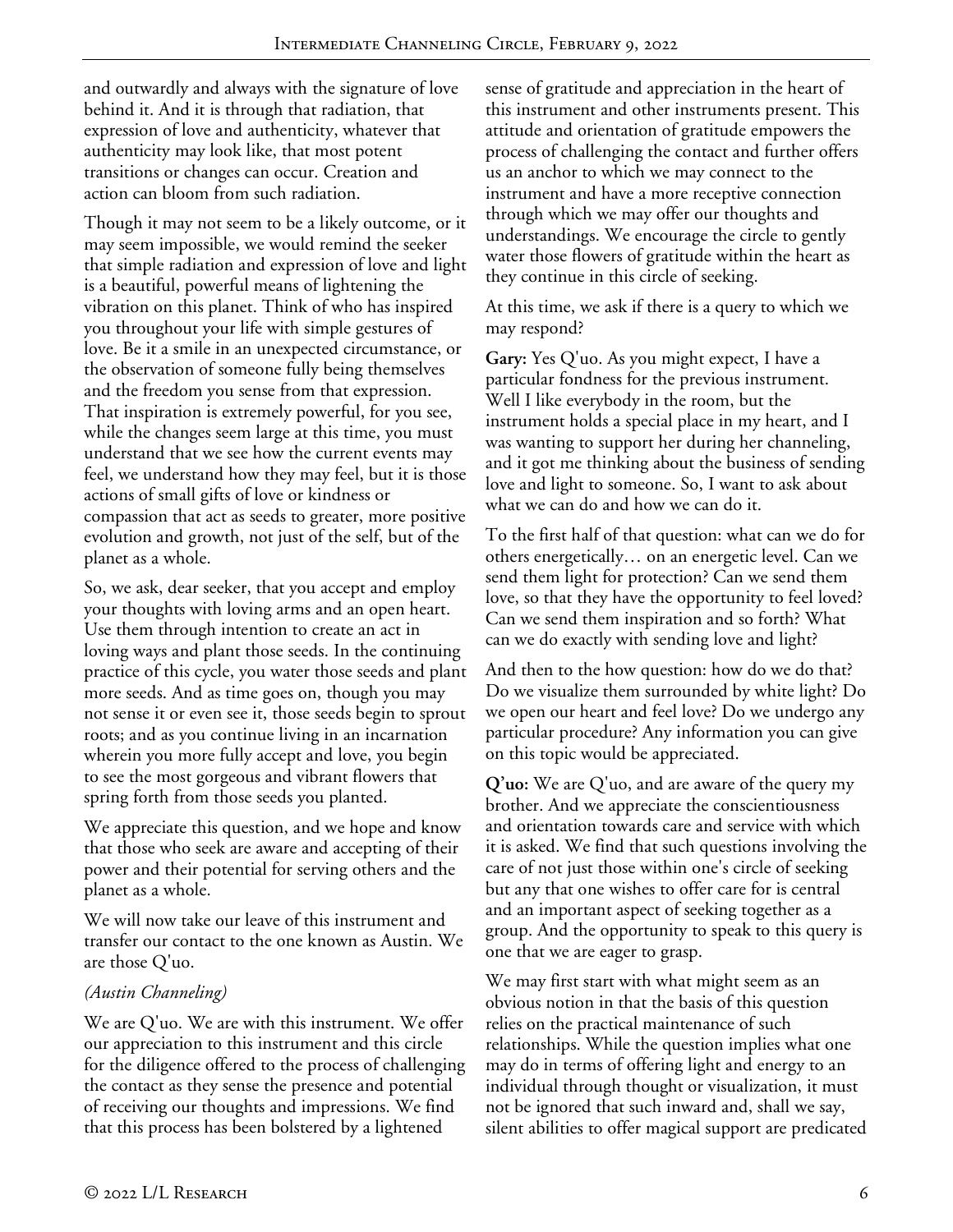upon the harmony of the relationship itself. We will not belabor this fundamental aspect for we understand that this circle of seeking grasps this essential aspect of group work rather well. But, it cannot go unmentioned that it is primal and should be tended to first before attempting to bolster care for an individual by these other means.

To speak more to the heart of your query as to what one may offer for another by such means of inward thought, this idea has many, indeed, infinite possibilities and probabilities that are dependent upon the orientation of the seeker and a primal aspect of this orientation being the spiritual foundation of that seeker. By this, we intend to mean that the belief structures held by a seeker involved in the seeking and used by the instrument or the entity on its path imply what may be offered, for if one does not have a root or core belief of what is possible and believes this with all of their heart, then the potential is limited to what may be offered. As such, we encourage any seeker wishing to increase their ability and the scope of what they can offer to other entities by such means to contemplate deeply, meaningfully, and regularly upon what they believe to be possible—what structures of seeking, of philosophy, of metaphysical understanding has the seeker built its understanding upon—and examine this structure with care. The rigidity of the structure can offer stability, yet may also be limiting and so a regular audit or examination of the beliefs and ideals that have allowed a seeker to reach a certain point within their seeking may reveal certain ideas that can be let go or released, and as such increase what may be offered to another entity. The scope of this includes all of those examples that you have mentioned.

In addressing the how this may be offered, we must touch on the most key aspect of this magical offering and that is that the entity offering and the entity receiving must share, on some level, an understanding and a relationship that an offering may be received openly. It is best that this understanding includes the notion that, when such is offered, both entities are operating as pathways to the One Creator so that the entity offering whatever it wishes to offer is not giving of its own finite self but is instead attempting to channel the light of the Creator in whatever manifestation that entity perceives this light to the receiving entity. And, it is beneficial for the receiving entity to understand that

while the entity offering such support is doing so as a service, that which it offers is much greater than the entity that is offering.

In speaking to these specific technical details of how such support may be offered, we encourage each seeker to again look to the foundational principles of one's seeking for certain aspects of concepts that can form a solid foundation for a specific offering. We use as an example, the concepts understood by this circle of seeking and offered by us, the Confederation in Service to the One Infinite Creator, of the energy centers. While these concepts of energy centers have been discovered and studied by many upon your planet in many different ways, the specific idea of how these energy centers operate have been well established within this circle of seeking. The way that these energy centers present themselves to the inner vision, the cognitive and emotional and spiritual aspects involved in each energy center are understood in a generally shared way, and this understanding has been reinforced through repeated study.

Thus, such a well-worn concept may serve as a very effective means through which one entity may offer support for another entity. If the entity offering its support has a strong connection to this specific notion of energy centers, then the visualization of these energy centers, the intention of bolstering one's own energy centers, and another's energy centers through visualizing light moving through such by enveloping and offering the intention to clear and crystallize energy centers at any given moment—these notions become much more powerful because of the established understanding.

This example is specific to this circle, but we find that there are many entities, both within the circle and who may read our words, who are well studied in other types of metaphysical principles that can serve a similarly powerful basis through which such offering can be given.

We encourage this circle of seeking specifically as they continue this service to discuss what may be offered and what may be received, how it may be visualized, and to experiment, shall we say, with the most effective means and the most effective shared concepts for offering such support. This is also true for any entity wishing to offer support for any other entity, that having a shared and open conversation about what they desire to accomplish and how it